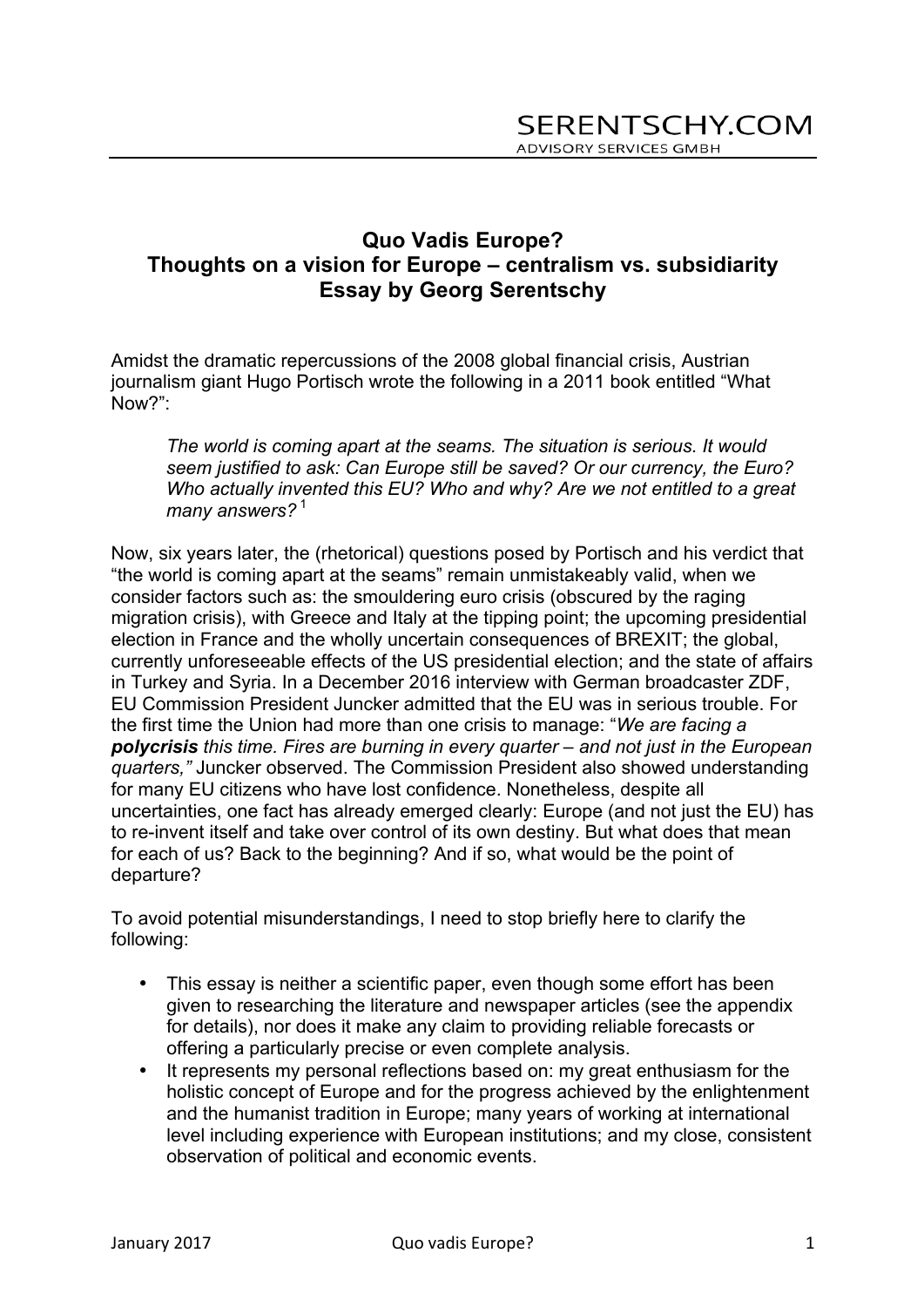## **The American misunderstanding**

I now wish to present several observations taken directly from my professional activities. One facet of my current professional activities is to explain to US corporate clients active in the digital industry how Europe's authorities and regulatory environment work, and how and to whom these clients can lodge their interests. US corporations know where to go to represent their interests in the United States, namely at a central place symbolised by Capitol Hill in Washington DC. Some of these companies intuitively arrive by analogy at the (inadmissible) conclusion that all they need to do in Europe is to present their case at the Berlaymont Building, i.e. the headquarters of the European Commission, and at the European Parliament a further 500 metres from there. They are often very surprised when I explain to them that Brussels is just a first, necessary but by no means sufficient, step along the way to getting their interests heard, since they also have to be represented in the capital cities of (at least) the major Member States of the European Union. This brings to mind the famous statement by Henry Kissinger, who once complained that he didn't know which (single) phone number to dial to reach Europe's political leadership. While matters have since improved somewhat with the introduction of the permanent Council presidency and the position of European "foreign minister" (or more precisely the "High Representative of the Union for Foreign Affairs and Security Policy"), the Kissinger anecdote still vividly illustrates one facet of the complex European (Union) system.

## **The European system**

For almost 15 years I have been occupied with issues relating to regulatory policy of the digital sector in Europe. My experience is based on working in the area of national regulation in Austria and serving as Chair of the Body of European Regulators for Electronic Communications  $(BEREC)^2$ . With the aid of a new legislative act, published in September 2016, $3$  the European Commission has proposed to expand BEREC to become an *EU agency*; in view of the plan to set up a Digital Single Market in Europe, I feel this proposal is worth considering. It is planned to further develop BEREC in line with a multilevel governance (MLG) approach, $4$  an integration theory that is under intensive discussion among sociologists and political scientists. Within the context of integration studies, MLG is a popular approach for two reasons: stated positively, it recognises and accounts for the complexity of the European system of governance; more critically, the theory is one of open outcomes in the sense that the actors driving integration are not defined a priori but rather newly manifest themselves as the situation progresses (refer to Weiss, end note 4). Remaining with the example of BEREC, for the body's governance system the MLG approach means that the Directorate General for digital economy (DG CONNECT) of the European Commission (EC) is to occupy itself much more strongly than it has done in the past with an issue that has been neglected for years, namely policy setting, and that BEREC is to derive its principles and guidelines from European legislation (originating with the European Parliament), while national regulatory authorities are to mandatorily implement those principles and guidelines.

As Weiss (4) points out, in the late 1990s a broad consensus emerged that the network of sovereign national states had been transformed into an MLG architecture by the European integration process. At present this consensus no longer exists and in Europe there are dominant currents which, considering precisely this development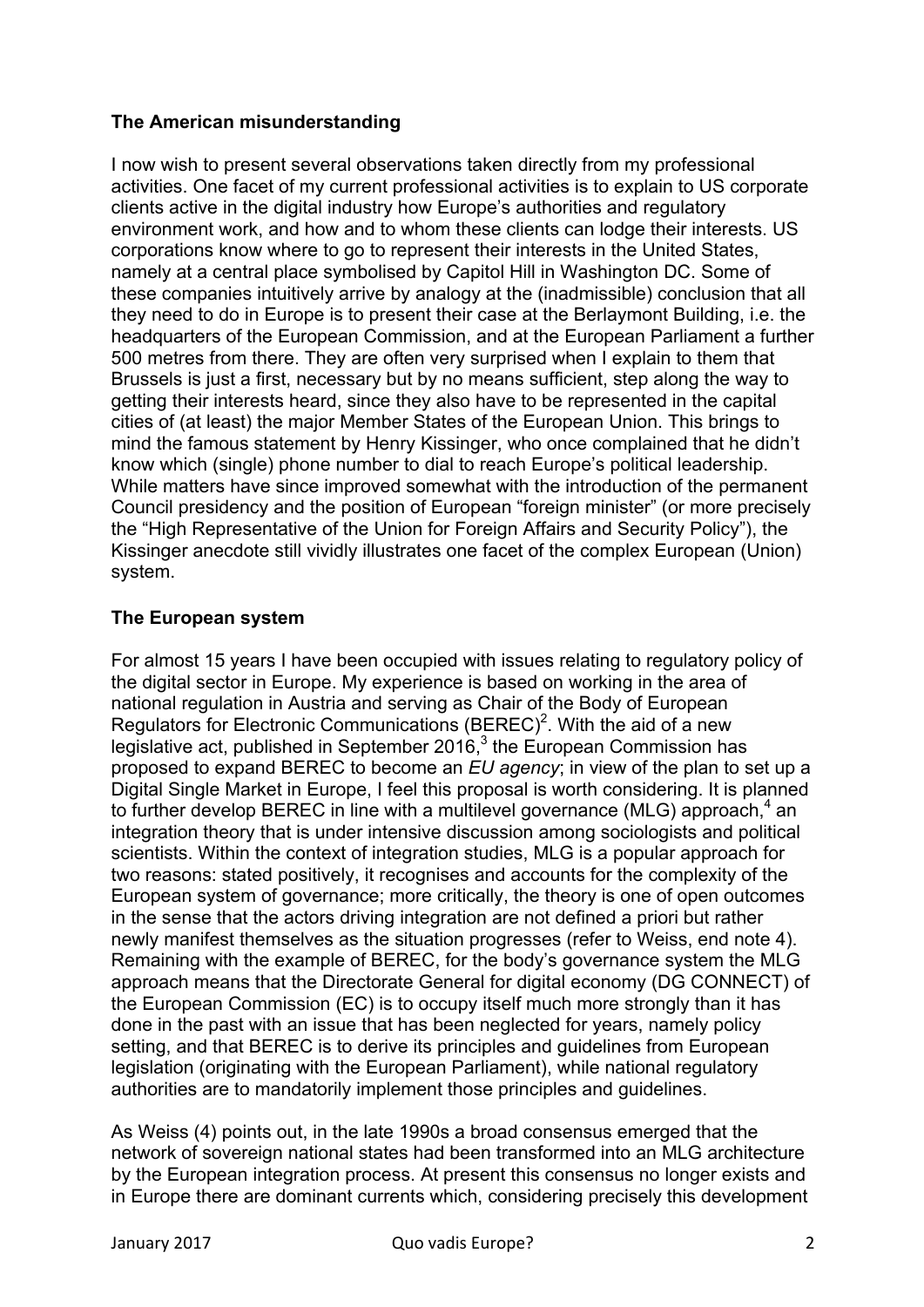to be harmful, wish to prevent any deeper integration of Europe and even want to withdraw certain steps towards integration that have already been taken. In line with this reasoning, most of the Member States are sceptical towards transforming BEREC into an EU agency as they have no desire to relinquish (even more) powers to Brussels. These countries are concerned about BEREC's independence and, in the name of "subsidiarity", wish to bring home certain powers to the national states and their authorities. This vividly illustrates the dichotomy between centralism and subsidiarity (federalism). Centralists view federalism as a variety of separatism and a lack of efficiency. Federalists equate centralism with the totalitarian state and refute this approach with the argument that "one size doesn't fit all". The two sides could hardly entrench themselves more deeply.

#### **Federalism and centralism**

A brief digression is appropriate at this point to consider the strained relationship between centralism and subsidiarity. In my view this is not a case of "either – or". People readily concede that garbage disposal, water supply and waste water treatment are most efficiently managed at local or regional level, yet in accordance with supranational standards. Nor can worker protection regulations be harmonised at will, since northern Europe's requirements differ from countries in the south. On the other hand, issues such as climate change, air pollution, sustainable marine management and similar problems can only be resolved at supranational level. An example of the need for supranational action, taken from my professional activities, is the necessity to adapt copyright law to meet the requirements of the digital age. If, in a Member State of the EU's Digital Single Market, I have paid for rights to use digital content, why should I not be able to take those rights with me on trips within the EU? This is not about whether we need "more" or "less Europe". In certain areas, such as defence and security, the single market, and the harmonisation of taxation policies, we need "more Europe", while in other areas that are better managed locally we would prefer "less Europe". In my view, and as seen by these examples, while this debate addresses an important policy issue related to the single market, it by no means touches on the core of the EU's polycrisis.

## **Austrian Baroque**

The EU-level federalism-centralism debate can, by the way, also be transposed to the level of the Member States where, for example in Austria, it gives birth to manifestations harkening back to the Baroque age; apart from the fact that many political observers are unable to grasp why in a country as small as Austria, with its nine federal states, there have to be nine different building codes, nine youth protection codes, nine sets of hunting regulations and nine other various sets of legislation, all needing to be maintained, as well as nine state parliaments which lovingly nurture this legislative "folklore", arguing that they are "closer to the people"; apart from this, then, the crux of the issue is the yawning gap between expenditure decisions and the responsibility for funding them. The most prominent negative example of this is the educational sector. This is augmented by the virtually nontransparent subsidy system, often exhibiting feudal features, which exists in each of the federal states. Besides the gap separating responsibility for funding, activities and expenditures, this type of federal system is characterised by other problematic features, including competence fragmentation and parallel structures, a complex system of responsibilities and transfer payments, as well as an insufficiently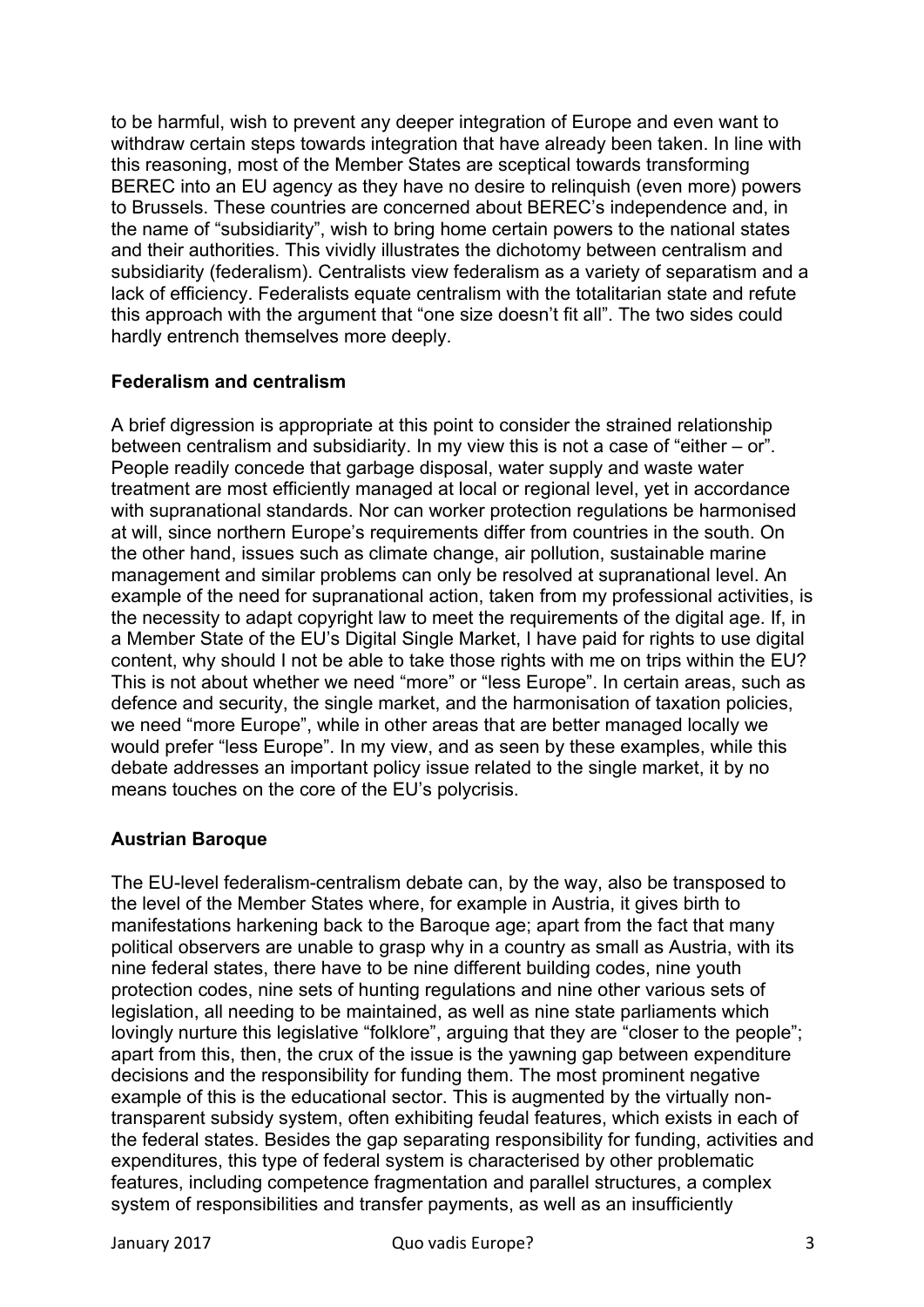transparent accounting system at federal state and municipal levels. In contrast, an economically efficient system would require one party to be entrusted with the responsibility for implementation and funding wherever possible. This creates incentives to make efficient and thrifty use of public funds.<sup>5</sup>

## **Textbook example of populism**

Here it is worthwhile to look at the BREXIT referendum and the narrative related by its protagonists. The whole affair was obviously never intended by its initiators as a way of actually leaving the EU but as an experiment in "Tory party management" to placate troublesome members of the Tory ranks who are traditionally critical of the EU; the experiment obviously failed miserably. As we all know, the day after the outcome, which surprised everybody, each and every one of the protagonists of this experiment, citing reasons similar to Nigel Farage's typical explanation that "I want my life back", left politics and unabashedly admitted (without further consequence) that their arguments had been based on figures and claims that were simply false. This knowledge did not prevent Mr Farage and other like-minded populists from becoming members of the EU Parliament and pocketing salaries from an institution they do not recognise in order to work towards "destroying the EU", as Farage put it. The whole affair is a textbook example of where populism leads. In all probability the United Kingdom will actually leave the EU one day; the economic damage has already become manifest and will be felt even more in the future. Yet, the political damage to the EU is even more serious, as can be seen in three components:

- (1) The exit process will be incredibly difficult and bind much of the EU's capacities – capacities which will then be unavailable (or only to a limited extent) to resolve the polycrisis.
- (2) With its liberal and globally open economic policy, the United Kingdom will be missed in its role of counterbalancing the southern European Members States. There is a consequent risk of the EU "listing" towards the south, with its problematic economic doctrines.
- (3) The EU will thus instantly lose a measure of its economic and technological effectiveness in the field of global competition and consequently forfeit political strength.

In summary, BREXIT will make losers of Europe and the United Kingdom, while global competitors gloat over their gains. At this point I might mention that certain EU officials could have shown more adeptness at self-critique on the day after the BREXIT referendum, considering the outcome and the shock wave it generated.

## **Is nationalism the solution?**

Let us now turn to an analysis of the factors driving this development: the symptoms of the current "polycrisis" often cause perplexity among policymakers and waning confidence among citizens. This unhealthy combination simultaneously provides a substrate that sprouts the populists now present in every Member State; their common approach is to dig out antiquated policy notions, propagate a strong national state and reject European solidarity, while at the same time holding out their hands to receive funding from the EU. The great delusion concealed by this political concept (or better said: political blind alley) is the fact that the notion of a strong national state – particularly in Germany, Japan, Italy, but also Austria, to name only a few – gave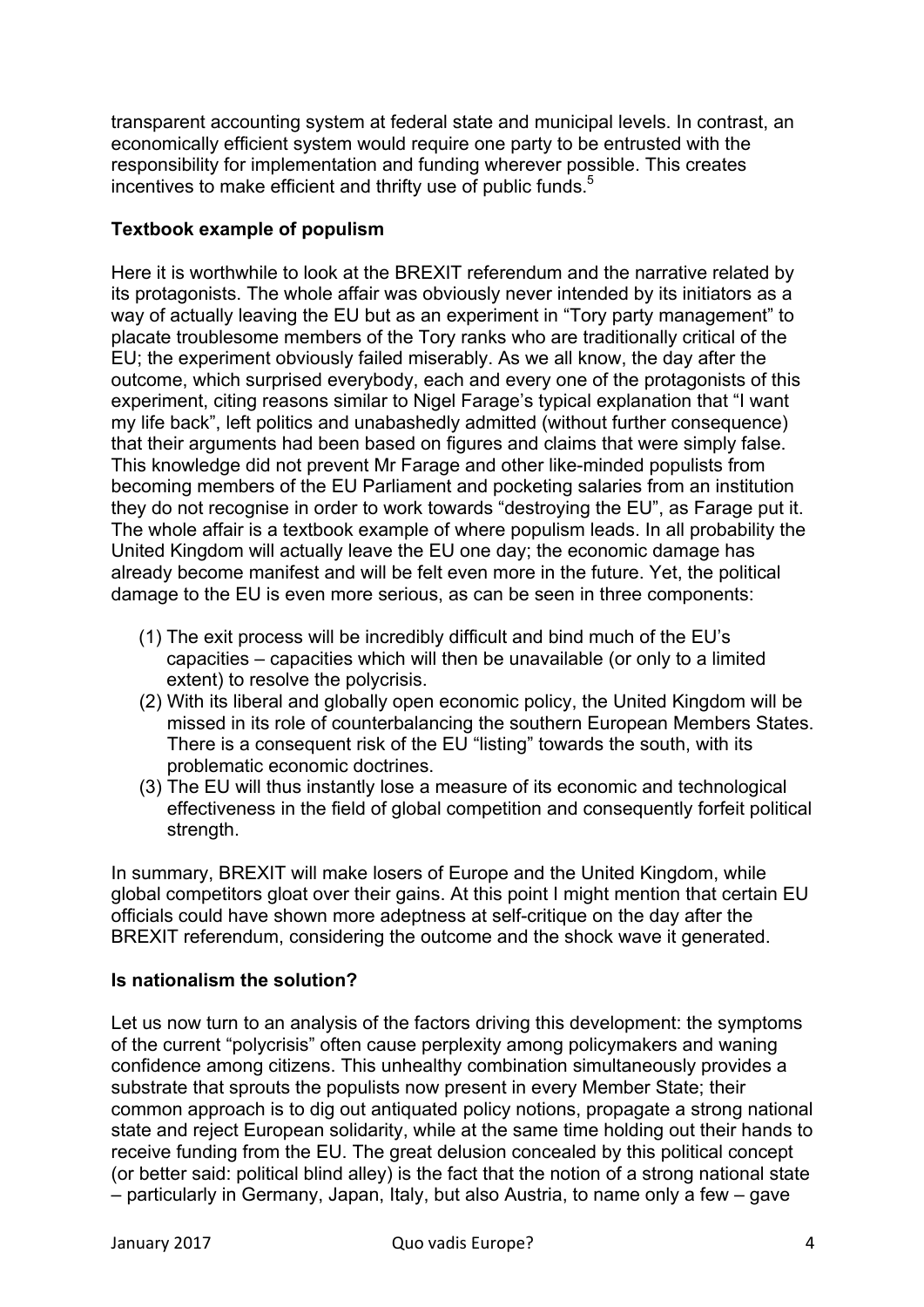way to the greatest global tragedies humankind has ever had to suffer, namely the First and Second World Wars.

Here we digress briefly to consider the US. We ought not to forget that the federal integration of the United States of America grew out of circumstances displaying several parallels to the current situation in Europe: it is common knowledge that before the USA could be integrated as a nation, it was the American Civil War that brought about a restructuring of the country's colonial heritage. Another interesting fact is that the Swiss Confederation was first founded in 1848 following a brief civil war as a result of which the cantons with a Catholic majority were forced to bow to the dictate of Protestant Switzerland.

One can hardly wish Europe to have to pass through this phase of history – i.e. a civil war. This insight from history needs to be taken to heart by those propagating a European model of "strong national states" and ought to serve as a warning to those attracted by this model.

#### **Lack of a vision for Europe**

A main reason – if not the decisive one – for this widespread uneasiness and for perplexity among the active participants is, in my view, the lack of an "ultimate" vision for Europe. Be it a federation or similar structure, what is the final goal of the policy for European integration? What role should be played by the EEA Member States and Switzerland, and what will be the part of a post-BREXIT UK? What will remain of the Schengen Area and the euro?

Answers are given in a 2012 visionary publication by Verhofstadt and Cohn-Bendit entitled "For Europe!".<sup>6</sup> Guy Verhofstadt is a Belgian who led the Brussels government from 1999 to 2008, Daniel Cohn-Bendit a German-French citizen who has been a candidate for the European Parliament on lists in both countries; the two agree that: "*Policymakers and national governments have failed. They only think about their national interests. They have no idea, no vision of Europe. They are unable to explain Europe to its citizens. This encourages a resurgence of nationalism and populism.*" For this reason, they conclude, Europe's citizens need to take the continent's destiny into their own hands. "*We need to convince them. The markets may be doing many things wrong, but in this case they are doing things right: they are driving policymakers towards economic, social and political union*," Verhofstadt says. Today, four years after publication of the manifesto, translating this vision into practical *Realpolitik* appears an impossibility, too strongly is Europe's current political mainstream opposed to it; what vision would then be helpful in today's situation?

#### **Peace and prosperity**

At this point it would be worthwhile to look back at the accomplishments made by the founding fathers of today's EU. After the Second World War, Europe was in every respect a heap of ruins. The cornerstones for rebuilding Europe were laid by the United States, with its – not wholly altruistic but nonetheless effective – Marshall Plan for Europe, and by French Foreign Minister Robert Schuman who, in a courageous step, offered his hand in friendship to Germany after three wars (!) in the space of 70 years. German Chancellor Konrad Adenauer accepted Schuman's extended hand and together they formed the German-French axis that has held fast by and large up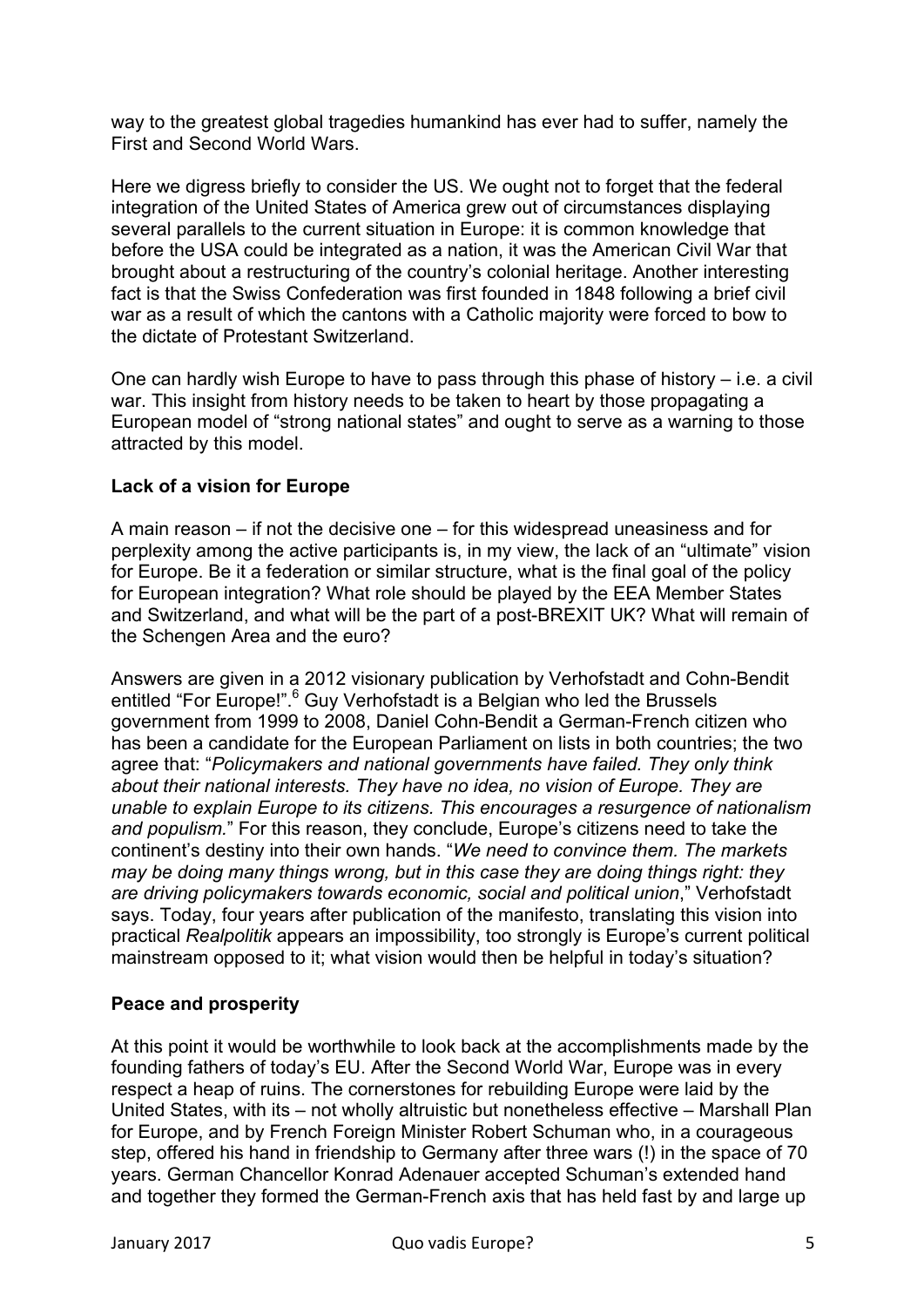to the present day. In founding the European Coal and Steel Community (ECSC), the economic and political goal was to enmesh the two countries' industries so closely that neither could ever start a war on its own. Enlarged by the Benelux countries, the ECSC later became the EEC; that was the birth of the modern-day EU, which took its ultimate shape with the signing of the Treaties of Rome in 1957. It needs to be reiterated that the founding of the EU was driven by the wish to never again allow war to originate in Europe and to interlace the economies of all Member States for a common benefit. This was indeed a strong vision and the two goals were achieved (if one disregards the Yugoslav wars). Peace in Europe is taken for granted today and the general growth of prosperity is undeniable, even though what constitutes a "fair" distribution of wealth continues to be a subject of controversy. Many are calling for a "re-founding of the EU" or for "going back and starting over". I can see no sense in such demands; we cannot go back to the beginning! The current situation cannot be compared with conditions at the founding of the EU. In my view what we are lacking today is (1) a vision for Europe that provides convincing but not necessarily definitive answers to the questions raised by the polycrisis; and (2) a communication strategy to disseminate this vision and to give people back a stronger sense of security.

## **Outlook**

It is worth recognising that in the "Bratislava Declaration and Roadmap" the EU 27 referred to the polycrisis and pointed to approaches for its resolution.<sup>7</sup> Specifically, in the Declaration the EU pledges to improve communication with its citizens:

*Bratislava is the beginning of a process. The coming formal European Council meetings will allow for concrete follow up on the themes mentioned here. The Heads of the 27 will meet informally at the beginning of 2017 in Malta. The March 2017 celebrations of the 60th anniversary of the Rome Treaties will bring together Heads in Rome and will be used to round off the process launched in Bratislava, and set out orientations for our common future together.*

It remains to be seen whether the Member States, aided by a plan phrased in merely technocratic language and bar any perceptible passion for the holistic concept of Europe, will succeed in agreeing on a common path in the coming months.

While I am unable to pull this vision out of my hat as it were, I do wish to offer for further discussion several main points which such a vision might entail or which might help define such a vision:

- A European vision cannot and will not develop from a "big bang"; we need to be open to engage in a development process, to have the courage and curiosity to experiment and to try out various stages of the developing vision; it will take process-oriented managers and policymakers to define a path for developing this vision. This process must be closely coordinated with a communication strategy for all citizens of Europe.
- The Trump administration can be expected to put pressure on Europe to do more for its own security. That is a wake-up call for Europe to emancipate itself to some extent from the United States in a spirit of friendship, and to commit appropriate resources; this would also entail creating a European army and reconsidering Europe's role in NATO, a piece of architecture going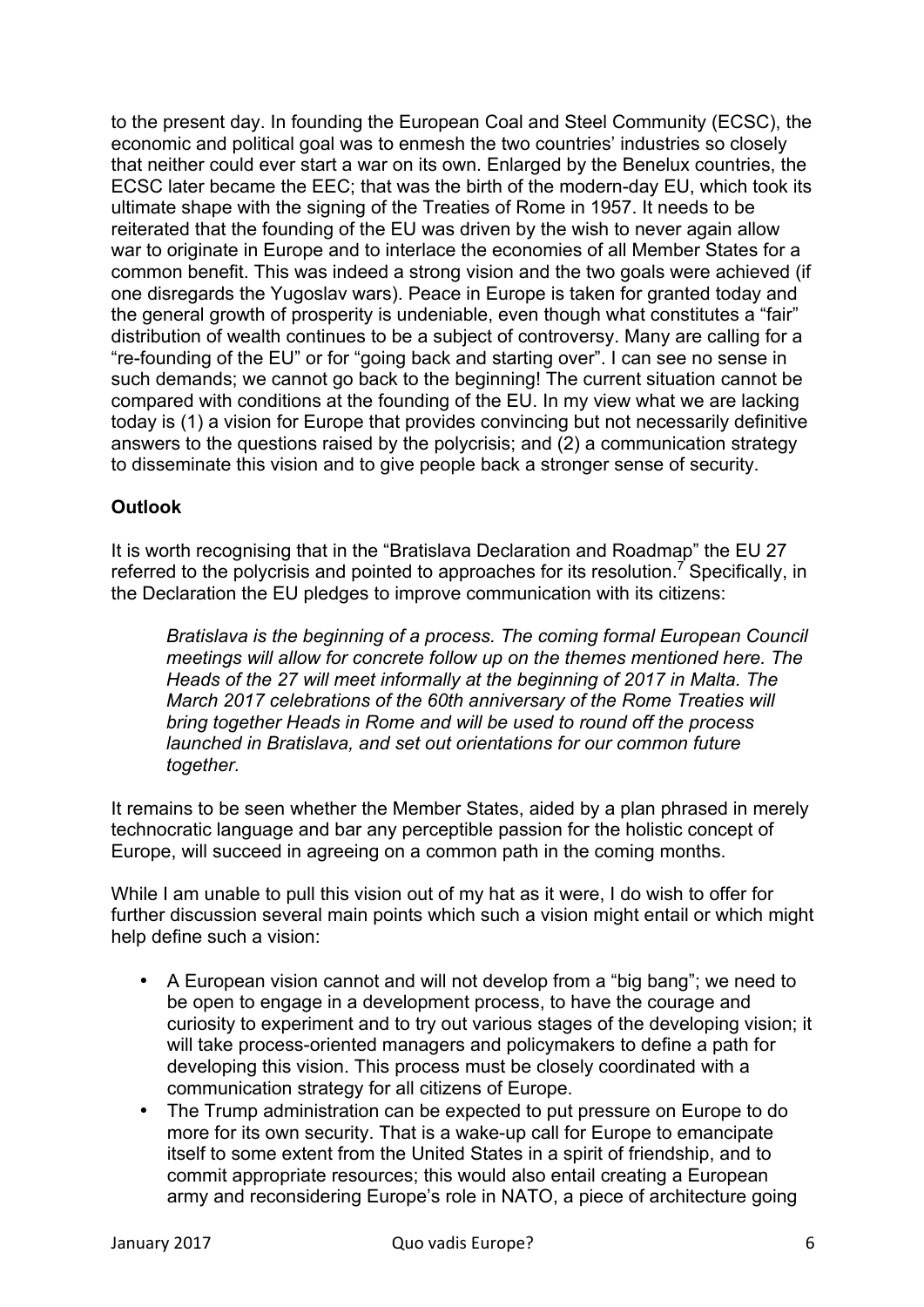back to Cold War days. This step would ultimately have to lead to redefining the position of the "neutral" states in Europe.

- Europe needs to redefine its relationship with Russia, while insisting on consideration being given to Europe's genuine economic and political interests. At the same time, Europe should not lose sight of the security needs of Poland and the Baltic states, with their related concerns in the face of a Russia perceived as expansionistic.
- Using all available instruments, including the EU and the European Investment Bank (EIB), Europe should launch an initiative for physical and digital infrastructure which, having an effect comparable to the Marshall Plan and the ERP Fund arising from it, would result in sustained improvement and modernisation of Europe's infrastructure. The initiative would generate employment effects highly suited to combating unemployment in Europe and would make Europe more attractive for investors, resulting in a "virtuous circle" that would feed Europe's capacity for innovation and subsequently trigger economic growth and employment.
- Europe needs to commit itself more strongly to long-term improvement of living conditions in those regions of the world where a lack of economic perspectives is causing rising pressure to migrate. It needs to be recognised that the population living in certain parts of the world are faced with conditions for sustaining a livelihood that are deteriorating and will further deteriorate due to climate change and the destruction of resources, which will additionally exacerbate the pressure to migrate. Meanwhile, in these and other regions, firm action needs to be taken to dispel the myth that Europe can or will accept every migrant.
- Europe's external borders need to be consistently protected to allow the free movement of goods and people to flourish (once again) within the Union. Adequate and safe reception areas, in keeping with standards of human dignity, need to be set up at the gates of Europe to absorb the mounting pressure to migrate (which will not abate!).
- Finally, a *ceterum censeo* for Austria; these recommendations, though often put forth by clever minds, have yet to be put into practice:
	- $\checkmark$  Appreciably higher investments in education and research
	- $\checkmark$  Cost-savings through the reduction of bureaucracy at all levels (proposals can be found in the reports by the Court of Audit)
	- $\checkmark$  Reform of the federal state system (quidelines have been prepared by the *Österreich-Konvent*) and a cutting back of the outgrowths of federalism to correspond to the size of the country)

I am confident that, even coming from a small country like Austria, this kind of political stimulus for Europe can prove helpful.

**Thanks**: I wish to thank certain of my friends and companions for providing critical comments and valuable items of information and who so contributed to ensuring a more balanced essay content.